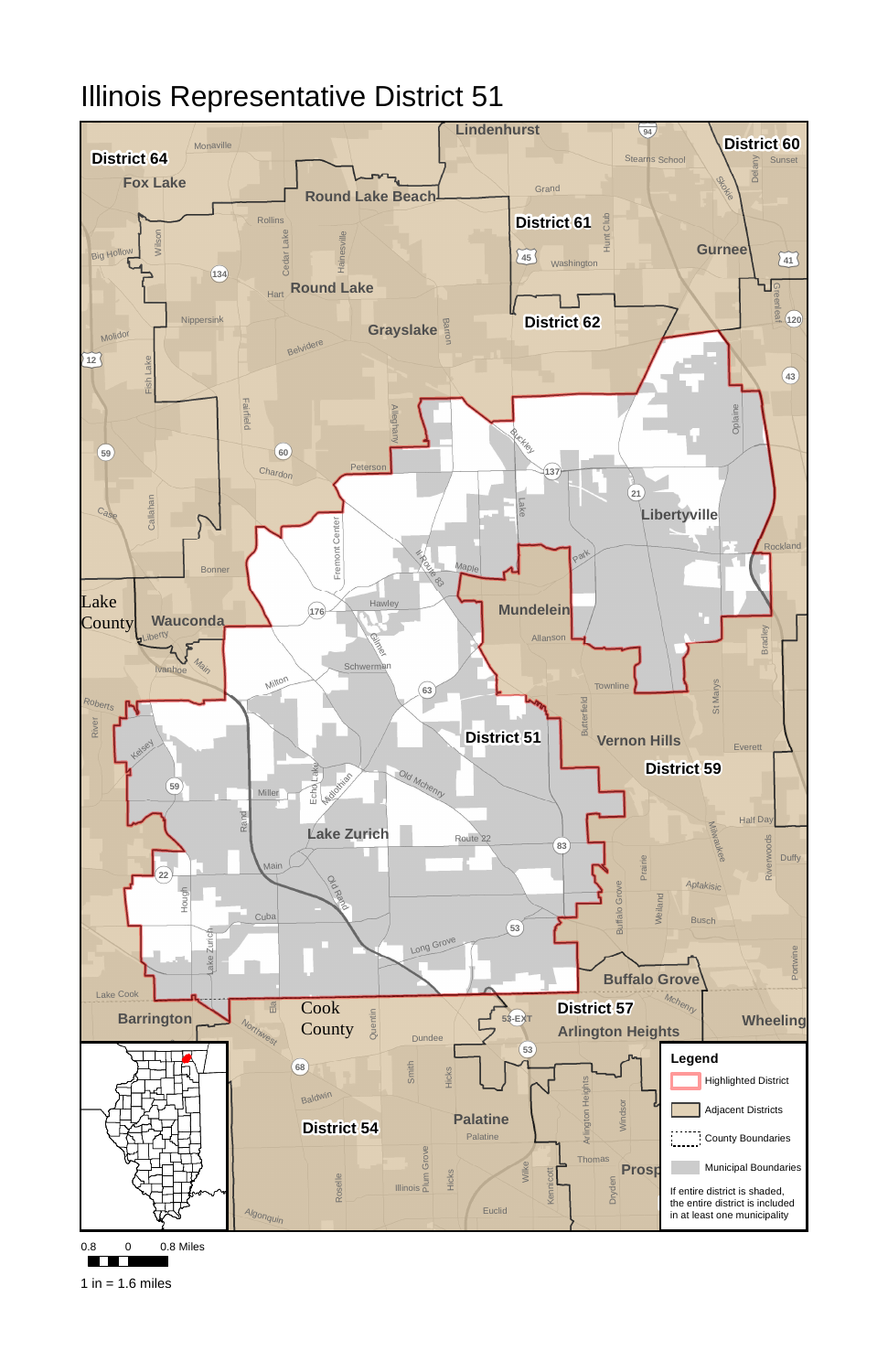## Representative District  $51$

(Partially within Lake and Cook Counties)

Representative District 51 shall include that part of Illinois beginning at the intersection of W. Belvidere

Rd and N IL Rt 21 in Gurnee (Lake County),

thence east along Belvidere Rd to I-94,

thence southeast along I-94 for approximately 1880 feet,

thence south for approximately 4330 feet,

thence east for approximately 1320 feet to N. Oplaine Rd,

thence south along N. Oplaine Rd to the Libertyville Twp border,

thence east along the Libertyville / Warren Twp border to I-94,

thence south along I-94 to E. Park Av,

thence east along E. Park Av for approximately 920 feet,

thence south for approximately 70 feet,

thence east for approximately 850 feet to N. Bradley Rd,

thence south along N. Bradley Rd to W. Old School Rd,

thence west along W. Old School Rd to N. St. Marys Rd,

thence south along N. St. Marys Rd to the Elgin Joliet and Eastern rail line,

thence west along the Elgin Joliet and Eastern rail line to the Des Plaines River,

thence southwest along the Des Plaines River for approximately 1800 feet,

thence south for approximately 1760 feet through the MacArthur Woods Forest Preserve to the Des Plaines River,

thence south along the Des Plaines River to the Vernon Twp border,

thence west along the Vernon / Libertyville Twp border to Lakeview Pky,

thence north along Lakeview Pky to the Elgin Joliet and Eastern rail line,

thence west along the Elgin Joliet and Eastern rail line to the east border of Section 32,T44N, R11E (3rd principal meridian),

thence north along the east border of Section 32,T44N, R11E (3rd principal meridian) for approximately 240 feet,

thence west for approximately 1680 feet,

thence northwest for approximately 250 feet to W. Greggs Pky,

thence west along W. Greggs Pky to S. Butterfield Rd,

thence north along S. Butterfield Rd for approximately 530 feet,

thence west for approximately 1340 feet to approximately 30 feet east of the east border of Section 30,T44N, R11E (3rd principal meridian),

thence north running parallel approximately 30 feet east of the east border of Sections 30,T44N, R11E (3rd principal meridian),

thence north along east borders of Sections 30 and 19,T44N, R11E (3rd principal meridian) to University Dr,

thence west along University Dr for approximately 1650 feet,

thence west northwest for approximately 860 feet,

thence northwest for approximately 665 feet to the north border of Section 19,T44N, R11E (3rd principal meridian),

thence west along the north border of Section 19,T44N, R11E (3rd principal meridian) to University Dr, thence northwest and west along University Dr to N. Lake St,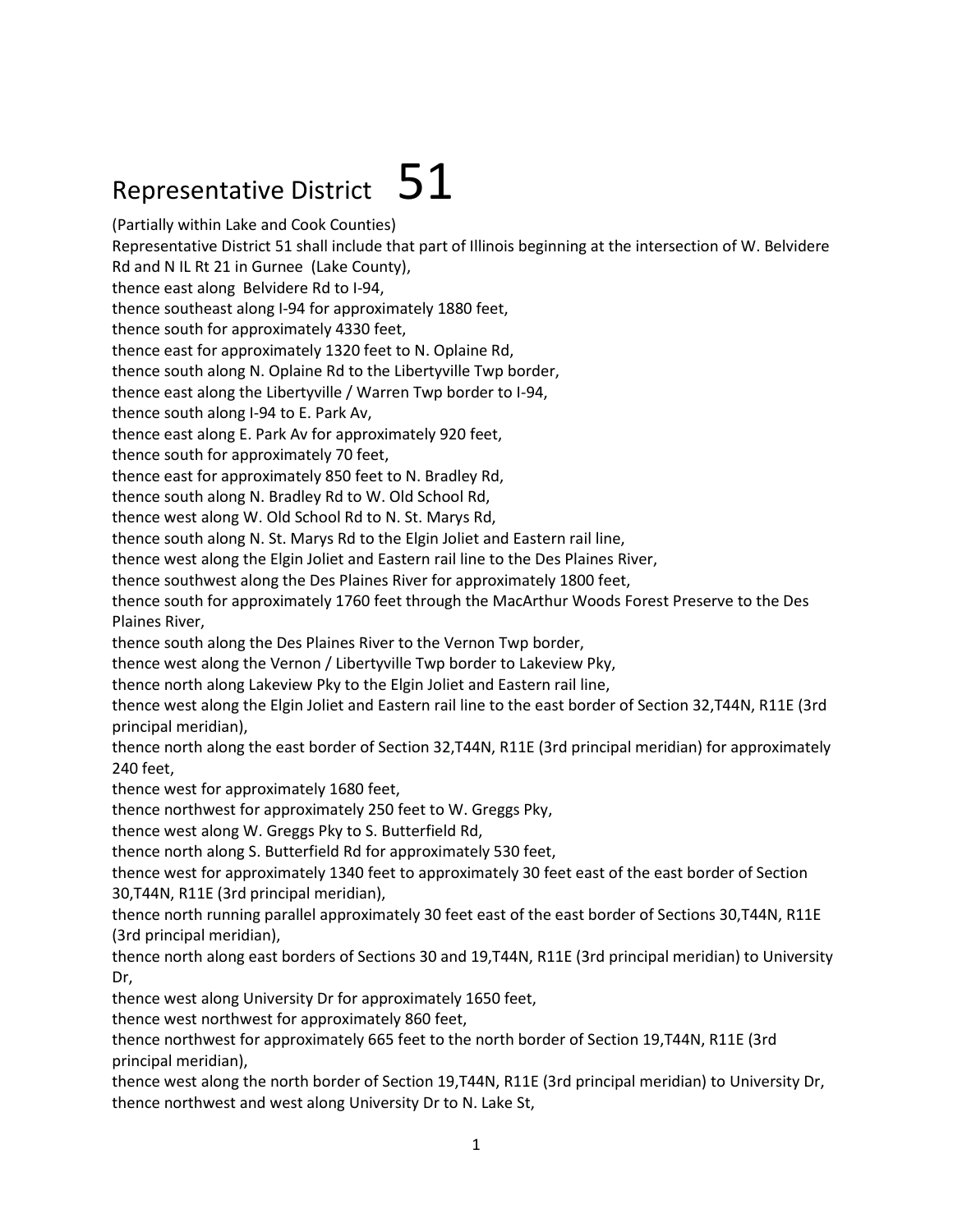thence south along N. Lake St to the Fremont Twp border, thence continuing south along the Fremont / Libertyville Twp border to N. Lake St, thence north along N. Lake St to Laramie St, thence west along Laramie St to Granville St, thence north along Granville St to Edgemont St, thence southwest along Edgemont St to Beach Pl, thence south along Beach Pl to N. Maple St, thence west along N. Maple St to W. Maple Av, thence continuing west along N. Maple Av to a point approximately 2170 feet west of N. Midlothian Rd, thence south southwest for approximately 2520 feet to W. Hawley St at a point approximately 130 feet west of N. Southport Rd, thence southeast approximately 250 feet to the intersection of Chetwood Ct and N. Southport Rd, thence continuing southeast along N. Southport Rd to Regent Dr, thence east along Regent Dr to Barlow Ln, thence east along Barlow Ln and continuing east along Barlow Ln (extended) to N. Midlothian Rd, thence south and southwest along N. Midlothian Rd to N. IL Rt 83, thence southeast along N. IL Rt 83 to N. Acorn Ln, thence south along N. Acorn Ln for approximately 450 feet, thence east approximately 35 feet, thence southeast approximately 65 feet to W. Krueger Ct, thence west along W. Krueger Ct to N. Acorn Ln, thence south along N. Acorn Ln to W. Weich Rd, thence east along W. Weich Rd for approximately 350 feet, thence south for approximately 70 feet to the Elgin Joliet and Eastern rail line, thence west along the Elgin Joliet and Eastern rail line for approximately 430 feet, thence south for approximately 240 feet to the Ela Twp border, thence east along the Ela / Fremont Twp border to the Mundelein municipal border, thence south along the Mundelein municipal border for approximately 740 feet, thence east for approximately 380 feet to N. Willow Springs Rd, thence north along N. Willow Springs Rd for approximately 100 feet, thence southeast for approximately 670 feet, thence northeast for approximately 350 feet to IL Rt 83, thence southeast along IL Rt 83 for approximately 260 feet, thence southwest for approximately 300 feet, thence southeast for approximately 100 feet, thence northeast for approximately 300 feet to IL Rt 83, thence southeast along IL Rt 83 for approximately 300 feet, thence southwest for approximately 360 feet, thence southeast for approximately 210 feet, thence northeast for approximately 360 feet to IL Rt 83, thence southeast along IL Rt 83 for approximately 240 feet, thence south for approximately 415 feet, thence east for approximately 120 feet, thence south for approximately 395 feet to Osage Ln, thence east along Osage Ln to N. IL Rt 83, thence south along IL Rt 83 to the Vernon Hills municipal border, thence east along the Vernon Hills municipal border for approximately 1330 feet, thence south for approximately 5280 feet to the Long Grove municipal border,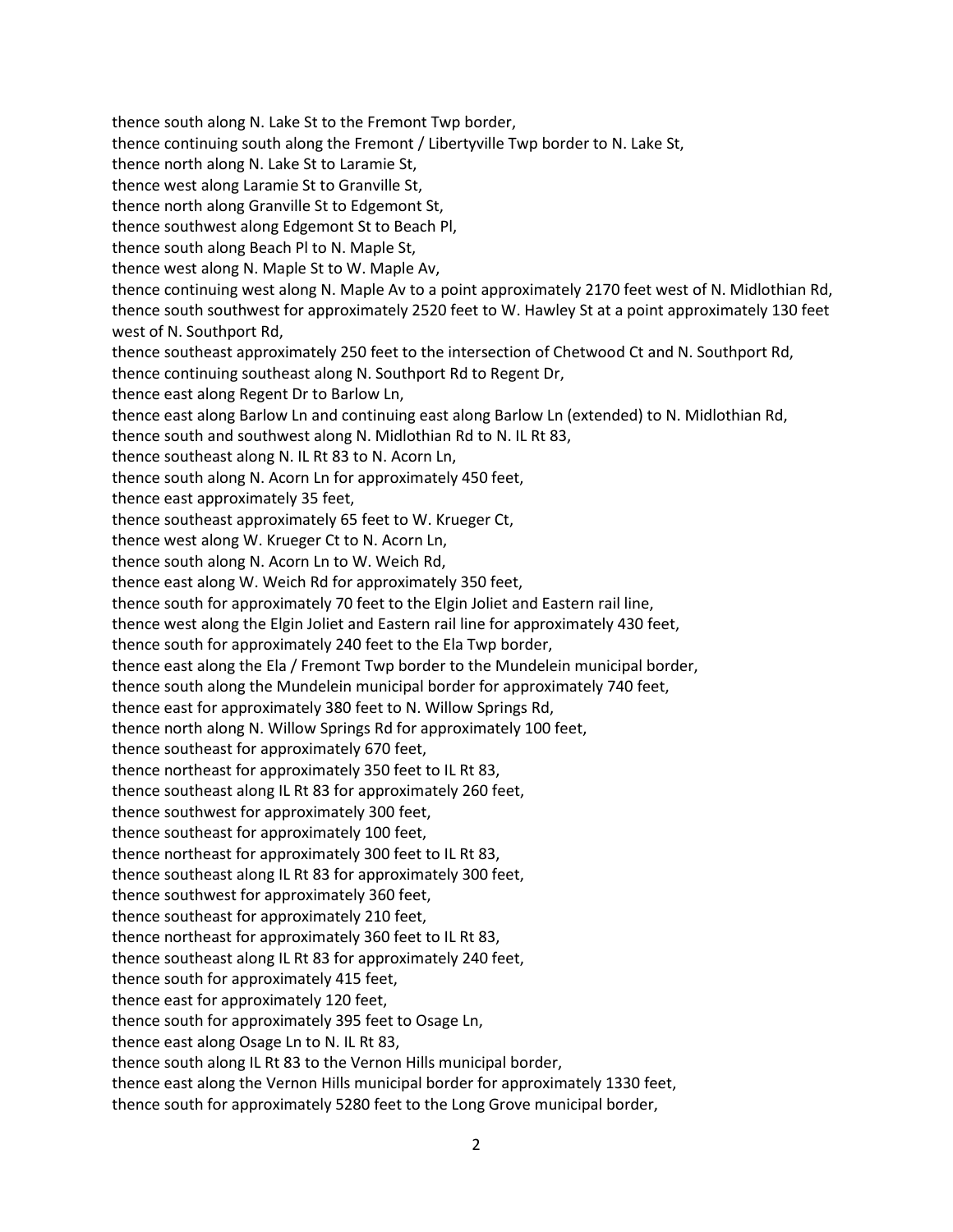thence east, south, east, south, west, north, west and south along the Long Grove / Buffalo Grove municipal border to W. Half Day Rd, thence east along W. Half Day Rd to the Long Grove / Buffalo Grove municipal border, thence south along the Long Grove / Buffalo Grove municipal border for approximately 2380 feet, thence west for approximately 300 feet, thence southeast for approximately 780 feet, thence south for approximately 270 feet, thence northwest for approximately 1270 feet, thence west for approximately 650 feet, thence south for approximately 1030 feet, thence east for approximately 100 feet, thence south for approximately 100 feet, thence east for approximately 170 feet, thence south for approximately 670 feet, thence southeast for approximately 1070 feet, thence south for approximately 220 feet to W. Aptakisic Rd, thence west along W. Aptakisic Rd for approximately 340 feet, thence south for approximately 570 feet, thence east for approximately 200 feet, thence south for approximately 600 feet, thence west for approximately 2610 feet to N. Arlington Heights Rd, thence south along N. Arlington Heights Rd for approximately 1500 feet, thence west for approximately 1560 feet to N. IL Rt 53, thence west along N. IL Rt 53 to Fremont Way, thence southeast along Fremont Way and continuing southwest along Fremont Way to a point approximately 140 feet north of Anderson Ln, thence west southwest, south and east along the Buffalo Grove / Long Grove municipal border to N. Arlington Heights Rd, thence south along N. Arlington Heights Rd to the Cook County border, thence west along the Cook / Lake County border to Eastern Av, thence south along Eastern Av to the Chicago and Northwestern rail line, thence northwest along the Chicago and Northwestern rail line to a point approximately 340 feet southeast of N. Cook St, thence north for approximately 170 feet to the Lake /Cook County border, thence west along the Lake / Cook County border to N. Cook St, thence north along N. Cook St to Franklin St, thence west along Franklin St to N. Hough St, thence south along N. Hough St to the Cook / Lake County border, thence west along the Cook / Lake County border to Hart Rd, thence north along Hart Rd to the Barrington / Barrington Hills municipal border, thence west and north along the Barrington / Barrington Hills municipal border to US Rt 14, thence northwest along US Rt 14 to Hart Rd, thence north along Hart Rd to W. Cuba Rd, thence west along W. Cuba Rd to N. Harbor Rd, thence north along N. Harbor Rd to the Lake Barrington municipal border, thence east, north, east, and north along the Lake Barrington municipal border to W. IL Rt 22, thence east along W. IL Rt 22 to Old Barrington Rd, thence north along Old Barrington Rd to Signal Hill Rd,